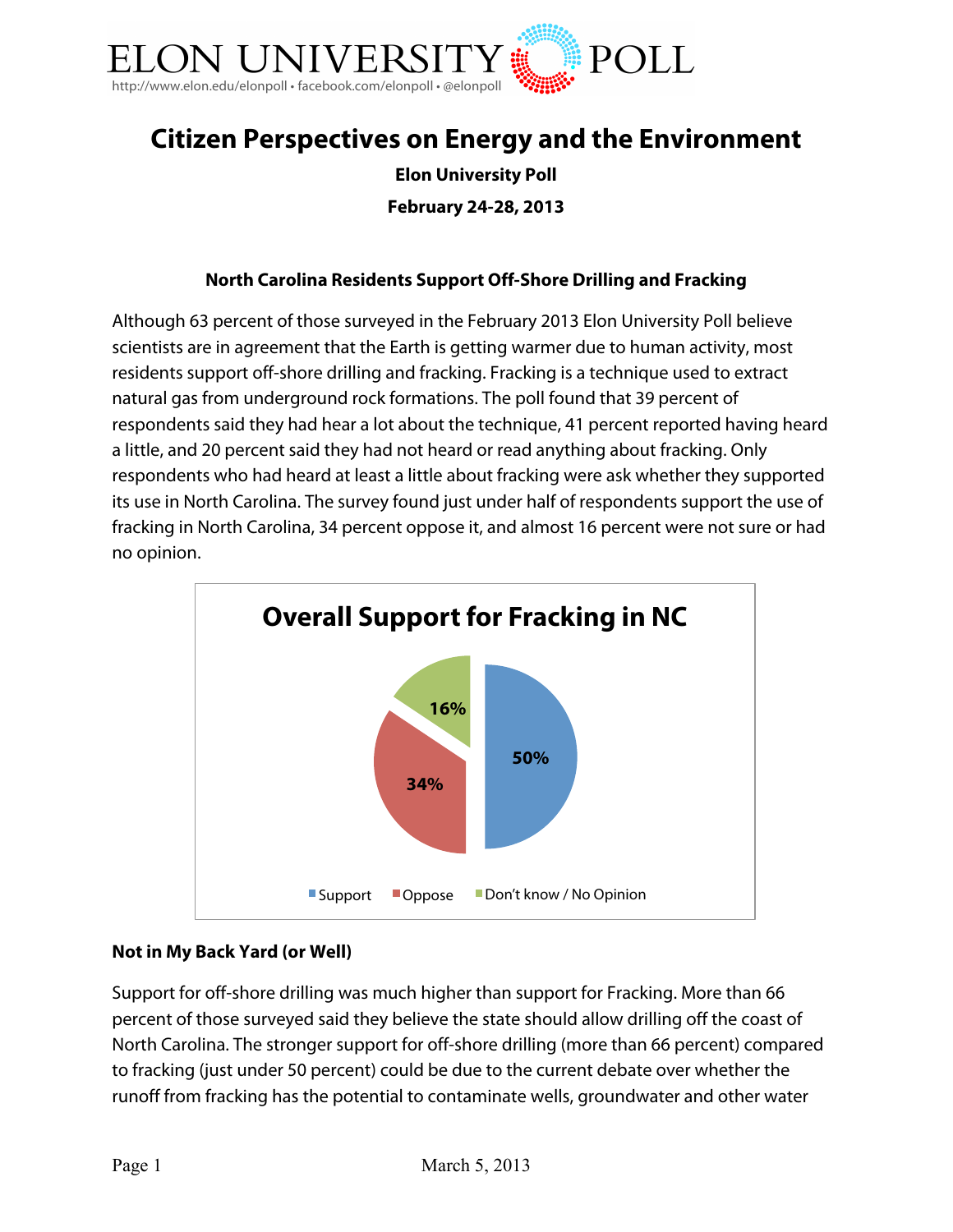

supplies. For those residents that do not live near the coast, off-shore drilling may seem to impose less of a risk or burden to their immediate environment. Add to that the fact that fracking is still a relatively new concept to many residents in North Carolina and experts are still debating on whether it can be done safely.

#### **Differences in opinion**

There are few differences in support for fracking and off-shore drilling between the young and old, but there are some differences in opinion when looking at race, education level and partisanship. It is not surprising that more educated respondents are more likely to have heard of fracking, but support does not vary dramatically across different levels of education. The one exception is that those respondents that have a graduate degree (e.g., MA, law degree, PhD) are more likely to oppose fracking. This is not the case for off-shore drilling, where college graduates and respondents with graduate degrees generally support off-shore drilling (along with all other educational levels). Residents without a high school degree were the most supportive of drilling off the coast of North Carolina (82 percent).



More Democrats (49 percent) support off-shore drilling than oppose it, but at a much lower level than Republicans (85 percent). The most distinct difference between the two parties is in their support for fracking. A majority of Democrats oppose fracking (54 percent), while more than 71 percent of Republicans support fracking.

Both blacks and whites support off-shore drilling and fracking, but at different levels. Fiftyeight percent of African Americans support off-shore drilling compared to 70 percent of whites, and 45 percent of blacks support fracking compared to 52 percent of whites.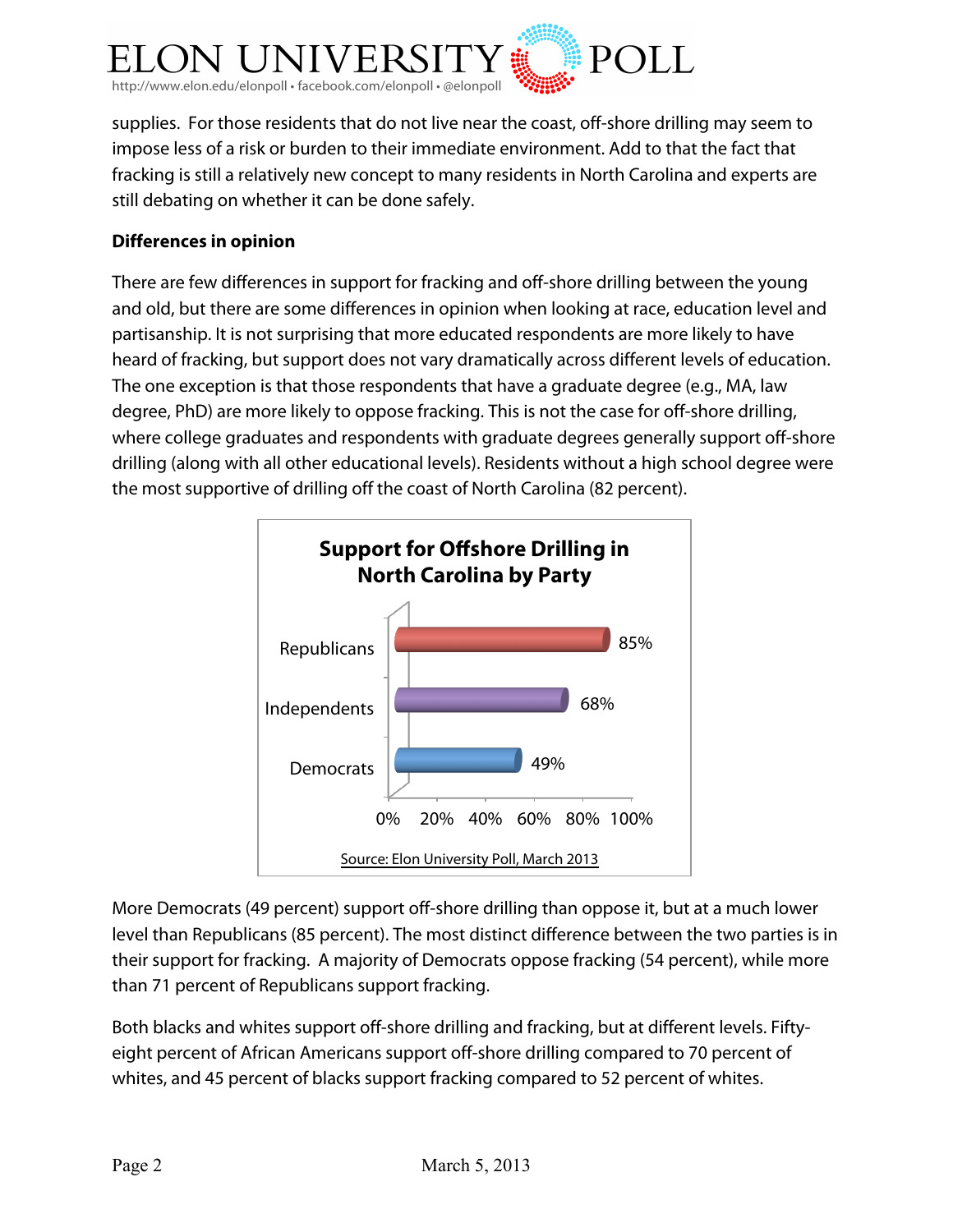

How much, if anything, have you heard about a drilling method called fracking that is used to extract natural gas from underground rock formations? Have you heard a lot, a little or nothing at all?  $\ddot{\phantom{a}}$ 

| No. |  |
|-----|--|
|     |  |
|     |  |
|     |  |
|     |  |
|     |  |

## From what you've read and heard, do you [support or oppose] fracking in North **Carolina?**

| No. |  |
|-----|--|
|     |  |
|     |  |
|     |  |
|     |  |
|     |  |

## Do you [oppose or support] off-shore drilling for oil and natural gas off the coast of North Carolina?

| No. | 0/2 |
|-----|-----|
|     |     |
|     |     |
|     |     |
|     |     |
|     |     |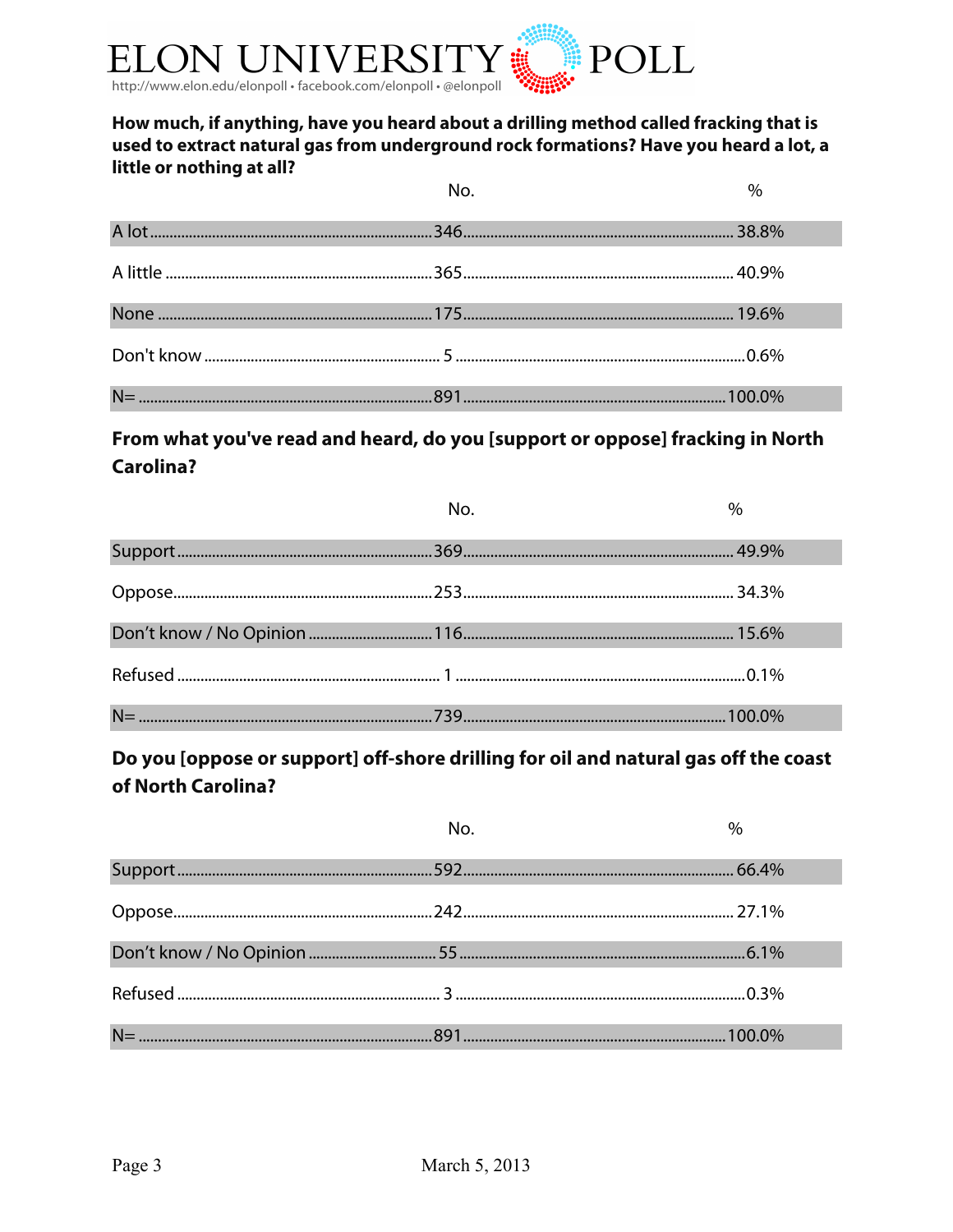

### **From what you've heard or read, do scientists generally agree that the Earth is getting warmer because of human activity, or do they not generally agree?**

| No. |  |
|-----|--|
|     |  |
|     |  |
|     |  |
|     |  |

### **Table 1: Fracking Opinion by Party ID**

|                             | Support | Oppose        | Don't know / No Opinion | <b>Total</b> |
|-----------------------------|---------|---------------|-------------------------|--------------|
|                             | $\%$    | $\frac{0}{0}$ | $\%$                    | $\%$         |
| <b>Democrats</b>            | 31      | 55            | 15                      | 100          |
| <b>Independents</b>         | 49      | 36            | 14                      | 100          |
| <b>Republicans</b>          | 71      | 12            | 17                      | 100          |
| <b>Don't Know / Refused</b> | 51      | 31            | 18                      | 100          |
| <b>Total</b>                | 50      | 34            |                         | 100          |

## **Table 2: Fracking Opinion by Gender**

|               | Support | Oppose | Don't know / No Opinion | Total        |
|---------------|---------|--------|-------------------------|--------------|
|               | $\%$    | $\%$   | %                       | %            |
| <b>Male</b>   | 56      |        |                         | 100.         |
| <b>Female</b> | 43      | 39     | 19                      | 100          |
| <b>Total</b>  |         | 34     | 16                      | $00^{\circ}$ |

### **Table 3: Fracking Opinion by Age**

|              | Support | <b>Oppose</b> | Don't know / No Opinion | <b>Total</b> |
|--------------|---------|---------------|-------------------------|--------------|
|              | %       | %             | %                       | %            |
| 18-30        | 52      | 35            | 13                      | 100          |
| $31 - 40$    | 53      | 34            | 13                      | 100          |
| 41-50        | 52      | 31            | 17                      | 100          |
| $51 - 65$    | 46      | 40            | 14                      | 100          |
| $65+$        | 49      | 30            | 21                      | 100          |
| <b>Total</b> | 50      | 34            | 16                      | 100          |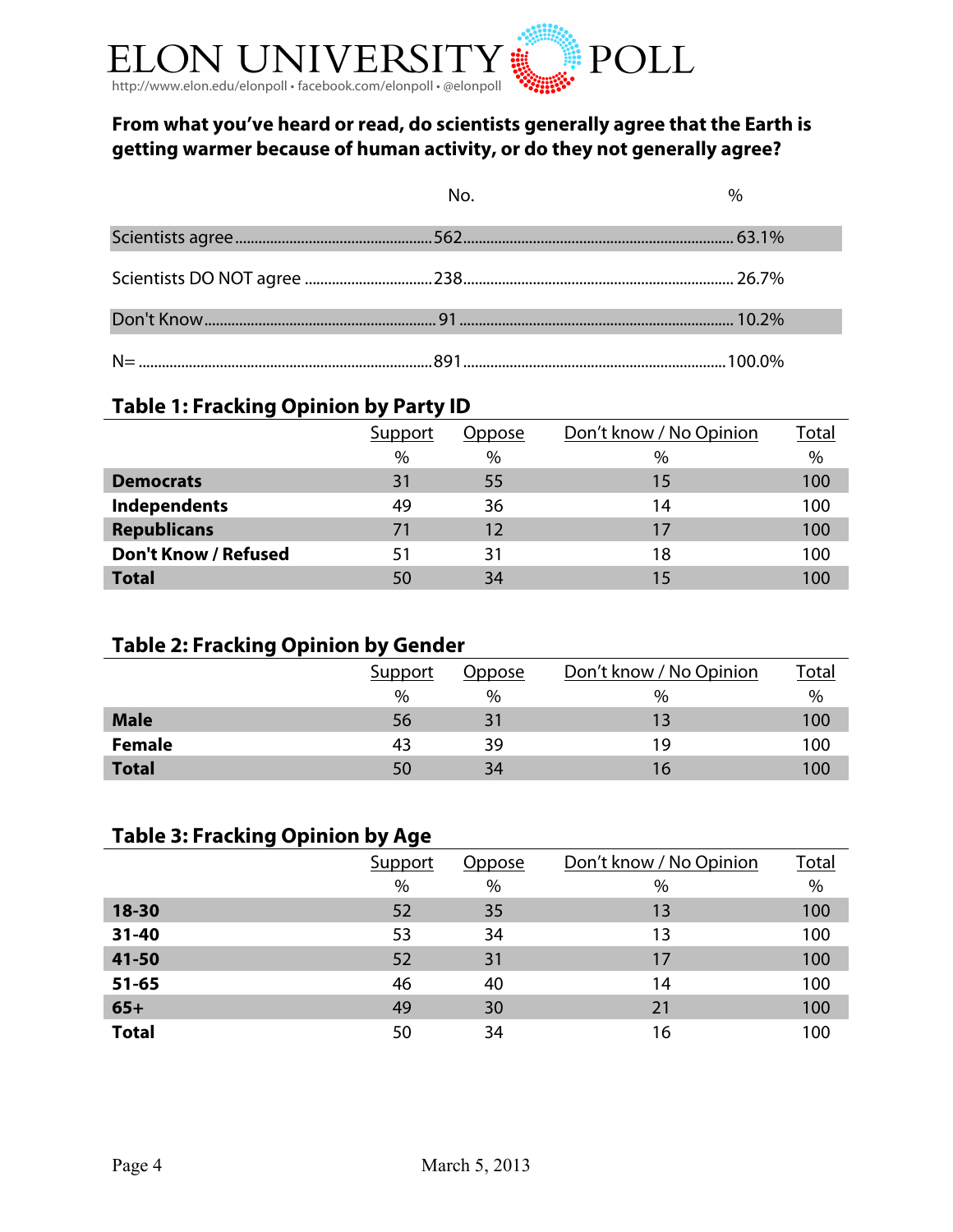

## **Table 4: Fracking Opinion by Race**

|              | Support | Oppose | Don't know / No Opinion | <u>Total</u> |
|--------------|---------|--------|-------------------------|--------------|
|              | %       | $\%$   | $\%$                    | %            |
| <b>White</b> | 52      | 32     | 16                      | 100          |
| <b>Black</b> | 45      | 40     | 15                      | 100          |
| <b>Other</b> | 41      | 48     | 11                      | 100          |
| <b>Total</b> | 50      | 34     | 16                      | 100          |

### **Table 5: Fracking Opinion by Income**

|                           | Support | Oppose | Don't know / No Opinion | Total |
|---------------------------|---------|--------|-------------------------|-------|
|                           | $\%$    | $\%$   | $\%$                    | $\%$  |
| <b>Less than \$25,000</b> | 46      | 36     | 18                      | 100   |
| \$25,000 to \$50,000      | 52      | 32     | 15                      | 100   |
| \$50,000 to \$75,000      | 53      | 31     | 16                      | 100   |
| More than \$75,000        | 51      | 36     | 13                      | 100   |
| <b>Total</b>              | 51      | 34     | 15                      | 100   |

## **Table 6: Fracking Opinion by Climate Change Knowledge**

|                                | Support | Oppose | Don't know / No Opinion | <u>Total</u> |
|--------------------------------|---------|--------|-------------------------|--------------|
|                                | $\%$    | $\%$   | $\%$                    | %            |
| <b>Scientists agree</b>        | 44      | 41     | 15                      | 100          |
| <b>Scientists DO NOT agree</b> | 62      | 25     | 13                      | 100          |
| <b>Don't Know</b>              | 56      | 14     | 31                      | 100          |
| <b>Total</b>                   | 50      | 34     | 16                      | 100          |

### **Table 7: Offshore Drilling Opinion by Party ID**

|                             | Support | Oppose | Don't know / No Opinion | <b>Total</b> |
|-----------------------------|---------|--------|-------------------------|--------------|
|                             | $\%$    | $\%$   | $\frac{0}{0}$           | $\%$         |
| <b>Democrats</b>            | 49      | 40     |                         | 100          |
| Independents                | 68      | 28     | 4                       | 100          |
| <b>Republicans</b>          | 85      | 11     |                         | 100          |
| <b>Don't Know / Refused</b> | 67      | 28     | 6                       | 100          |
| <b>Total</b>                |         | 27     | 6                       | 100          |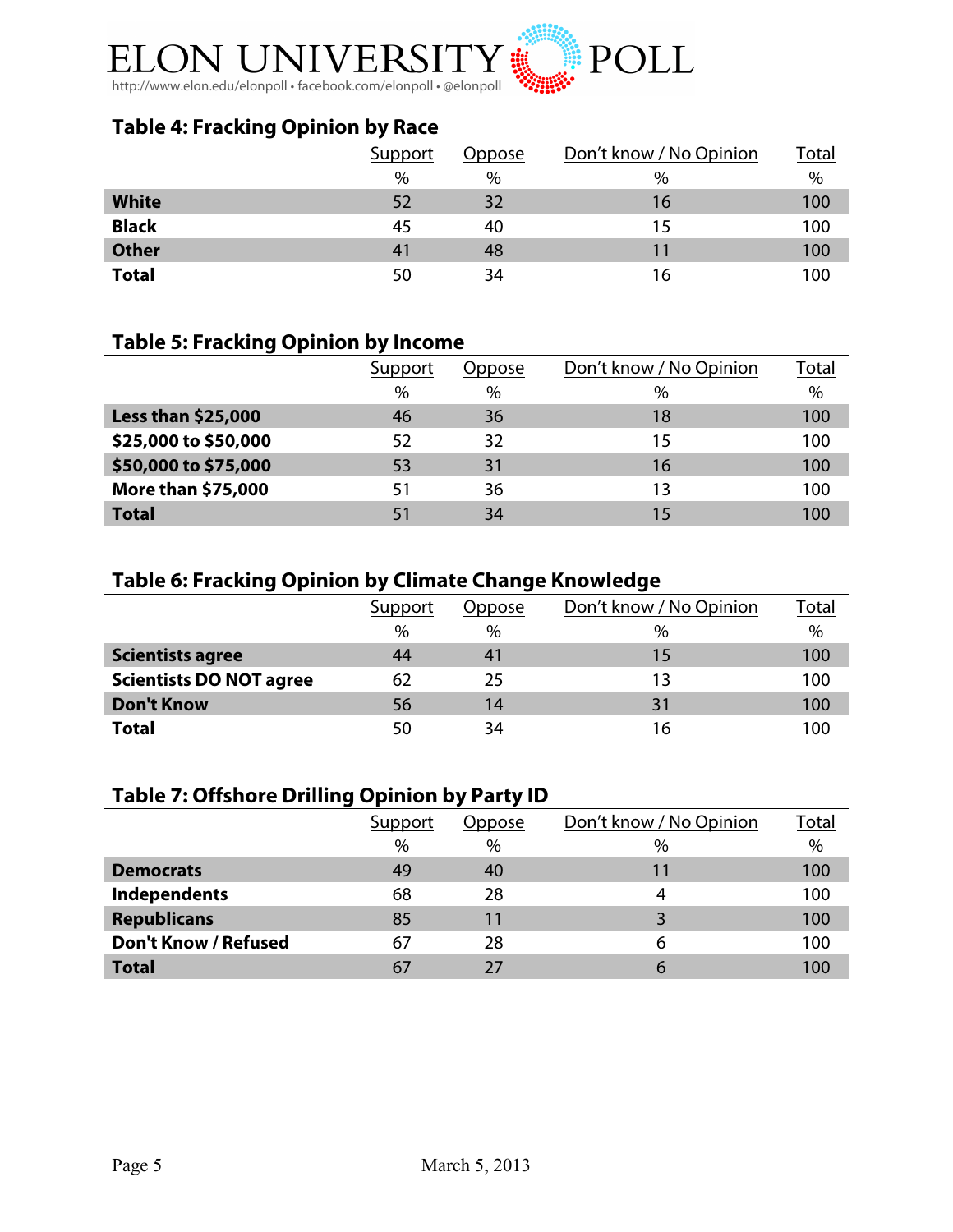

# **Table 8: Offshore Drilling Opinion by Gender**

|               | Support | Oppose | Don't know / No Opinion | Total |
|---------------|---------|--------|-------------------------|-------|
|               | $\%$    | $\%$   | %                       | %     |
| <b>Male</b>   |         |        |                         | '00   |
| <b>Female</b> |         | 29     | 10                      | 100   |
| <b>Total</b>  |         |        | n                       | -00   |

### **Table 9: Offshore Drilling Opinion by Age**

|              | Support | Oppose | Don't know / No Opinion | <b>Total</b> |
|--------------|---------|--------|-------------------------|--------------|
|              | $\%$    | $\%$   | $\%$                    | $\%$         |
| 18-30        | 66      | 30     | 4                       | 100          |
| $31 - 40$    | 67      | 27     | 6                       | 100          |
| 41-50        | 67      | 29     | 4                       | 100          |
| $51 - 65$    | 68      | 25     |                         | 100          |
| $65+$        | 67      | 24     | 10                      | 100          |
| <b>Total</b> | 67      | 27     | 6                       | 100          |

### **Table 10: Offshore Drilling Opinion by Race**

|              | Support | Oppose | Don't know / No Opinion | <b>Total</b>  |
|--------------|---------|--------|-------------------------|---------------|
|              | $\%$    | $\%$   | $\%$                    | $\frac{0}{0}$ |
| <b>White</b> | 70      | 26     |                         | 100           |
| <b>Black</b> | 58      | 29     | 13                      | 100           |
| <b>Other</b> | 61      | 33     |                         | 100           |
| <b>Total</b> | 67      | 27     |                         | 100           |

# **Table 11: Offshore Drilling Opinion by Income**

|                           | Support | Oppose | Don't know / No Opinion | Total |
|---------------------------|---------|--------|-------------------------|-------|
|                           | $\%$    | $\%$   | $\%$                    | $\%$  |
| <b>Less than \$25,000</b> | 68      | 27     |                         | 100   |
| \$25,000 to \$50,000      | 68      | 25     | 6                       | 100   |
| \$50,000 to \$75,000      | 74      | 22     | 4                       | 100   |
| <b>More than \$75,000</b> | 67      | 28     | 6                       | 100   |
| <b>Total</b>              | 69      | 26     |                         | 100   |